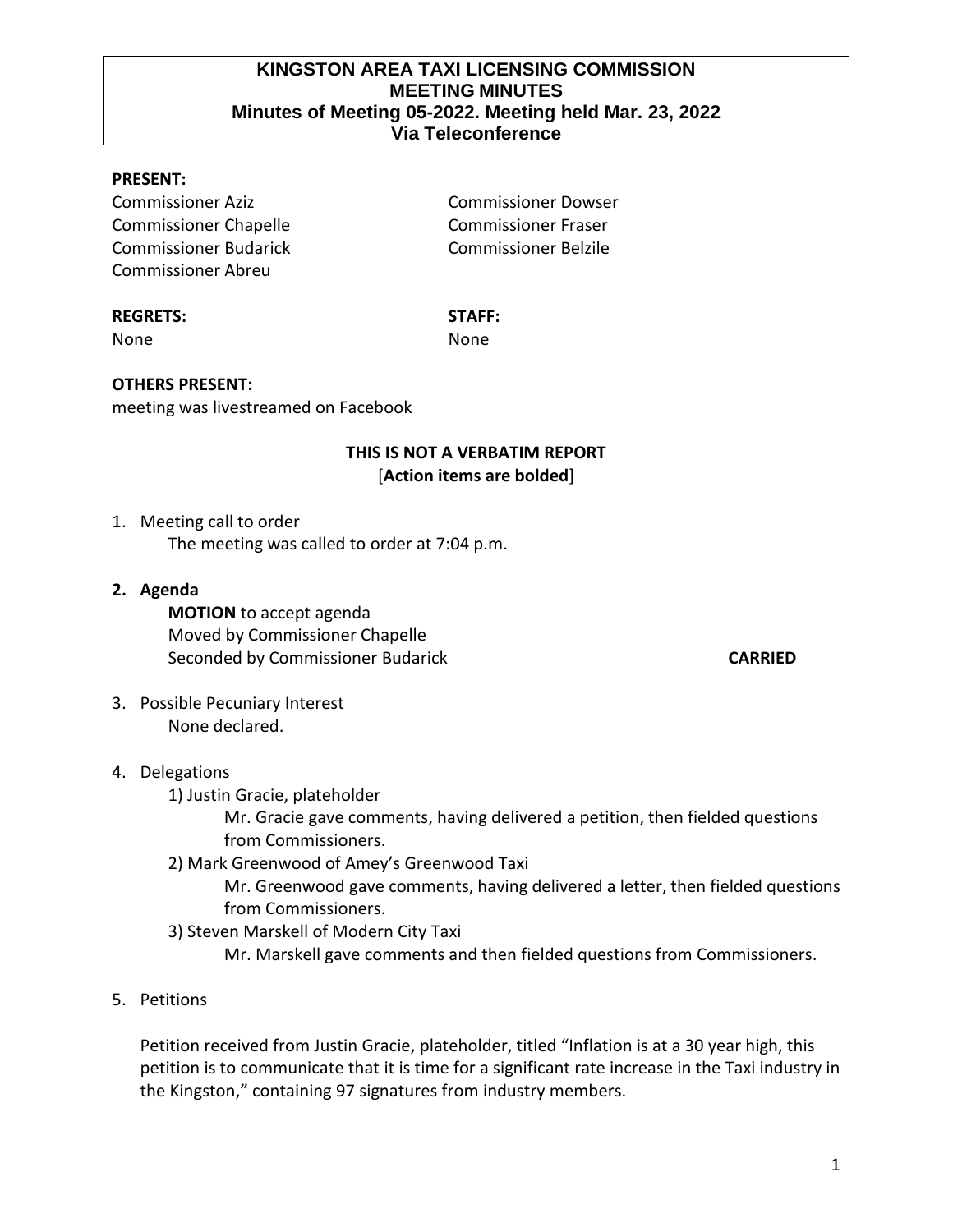### **KINGSTON AREA TAXI LICENSING COMMISSION MEETING MINUTES Meeting 05-2022 — March 23, 2022**

#### **6. Reports**

Commissioner Dowser introduced Report Number 07 (Received from the Standing Committee — Recommend). He described the public consultations undertaken by the Standing Committee and detailed the recommended changes to the taxi tariff rate and the proposed establishment of a review schedule. He fielded questions and comments from Commissioners.

**MOTION** to suspend normal procedure to permit three readings of bylaw amendments Moved by Commissioner Aziz Seconded by Commissioner Chapelle **CARRIED CARRIED** 

# **7. Confirmation of minutes MOTION** to accept minutes of March 9, 2022 meeting Moved by Commissioner Chapelle Seconded by Commissioner Belzile **CARRIED** 8. Tabling of documents Agenda of Standing Committee meeting SC-03-2022. 9. Correspondence 12 items of correspondence as listed in the agenda. **10. By-Laws MOTION** "That Clause 3.28 of By-Law Number 1 be declared for the purpose of giving By-Law (1) through (3) three readings." Moved by Commissioner Fraser Seconded by Commissioner Chapelle **CARRIED MOTION** to adopt amendments to By-Law Number 2, Schedule "A" as described in Report Number 07. Moved by Commissioner Belzile Seconded by Commissioner Chapelle **CARRIED MOTION** to make the new taxi fares effective April 11, 2022.

Moved by Commissioner Budarick Seconded by Commissioner Abreu **CARRIED**

#### **11. Adjournment**

The next meeting will be held on April 20, 2022, at 7:00 p.m via teleconference. **MOTION** to adjourn at 8:19 p.m. Moved by Commissioner Fraser Seconded by Commissioner Budarick **CARRIED**